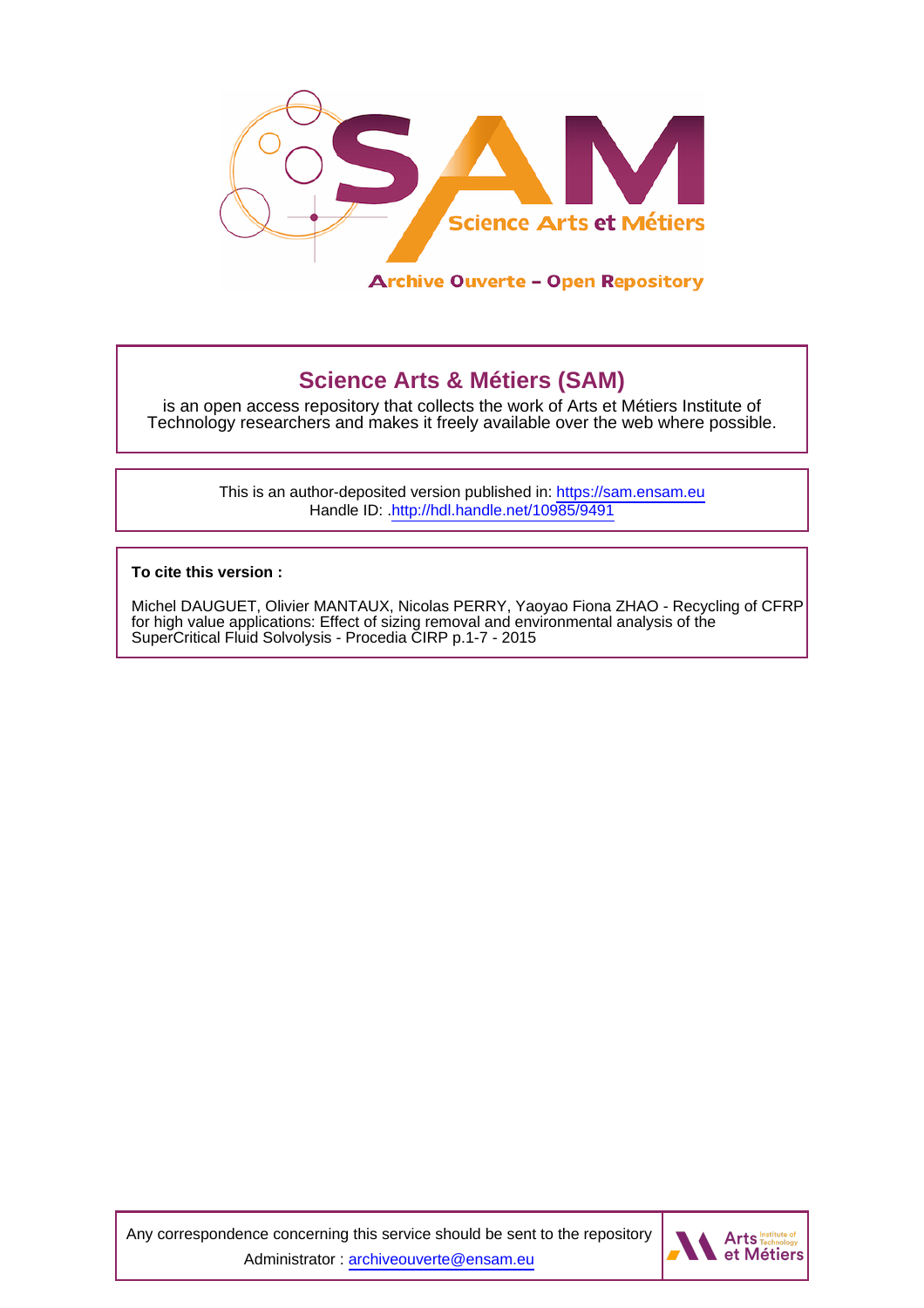# Recycling of CFRP for high value applications: Effect of sizing removal and environmental analysis of the SuperCritical Fluid Solvolysis

Michel Dauguet<sup>1\*</sup>, Olivier Mantaux<sup>2</sup>, Nicolas Perry<sup>3</sup>, Yaoyao Fiona Zhao<sup>4</sup>

*1 University of Technology of Troyes, 12 rue Marie-Curie, CS 42060, 10004 Troyes, France*

*2 I2M – UMR 5295- U.Bordeaux - IUT, F-33175 Gradignan, France*

*3 I2M – UMR 5295- Arts et Metiers ParisTech, F-33400 Talence, France 4 Departments of Mechanical Engineering, McGill University, Montreal, Quebec, Canada*

\* Corresponding author. *E-mail address:* michel.dauguet.2014@utt.fr

#### **Abstract**

The recycling of Carbon Fibers Reinforced Plastics (CFRP) wastes is becoming increasingly important in the aerospace industry. For most of the technologies, the recycled CF (rCF) are discontinuous, misaligned and unsized. Compared to thermal treatments, the orientation, the length and the brittleness of the rCF are better preserved with the SuperCritical Water Solvolysis (SCWS). The effect of the sizing removal on the recycled CFRP behavior is studied by conducting static characterizations. Realigned virgin CF were used to manufacture sample plates which underwent short beam shear tests. An environmental assessment was carried out on the CFRP end-of-life with a focus on SCWS.

© 2015 The Authors. Published by Elsevier B.V.

Peer-review under responsibility of the International Scientific Committee of the Conference "22nd CIRP conference on Life Cycle Engineering.

*Keywords: Recycling; CFRP; Carbon Fibers; Sizing; Short Beam Shear Test; Interlaminar Shear Strength; Environmental assessment*

## **1. Introduction**

#### **Nomenclature**

CF: Carbon Fibers CFRP: Carbon Fibers Reinforced Plastics EOL: End-of-Life ILSS: InterLaminar Shear Strength LCA: Life Cycle Analysis rCF: Recycled Carbon Fibers rCFRP: Recycled Carbon Fibers Reinforced Plastic SC: SuperCritical SCFS: SuperCritical Fluid Solvolysis SCWS: SuperCritical Water Solvolysis SEM: Scanning Electronic Microscopy Vf: Fiber Content

The use of innovative materials provides a competitive edge for most of the leading manufacturing industries. When new materials are used, it is important to know how to avoid unwanted environmental impact. To do so, the study of recyclability of these new materials has become more and more important. Composites emerged in many applications thanks to their specific mechanical properties and their predispositions for customized design. More specifically, carbon fibers composites are used more and more widely in aerospace components, wind turbine components, automotive components and sports & leisure products.

The growth of CFRP's market is estimated at 18% from 2012 to 2015, and it is predicted to double between 2015 and 2020 to reach overs 200 ktons per year [1]. In terms of sectors, the aerospace field use only 18% of the total quantity of CF but represent more than 40% of the global sales because of the high standards in this field.

### *1.1. End of life options for CFRP wastes*

At the moment, the EOL treatment options for CFRP wastes are incineration and landfill. They are not viable for the long term. CFRP wastes can be separated into two groups:

- New scrap: Wastes from production activities (out-ofdate prepreg rolls, offcut, etc.)
- Old scrap: Wastes from dismantling aircrafts (EOL postconsumer products)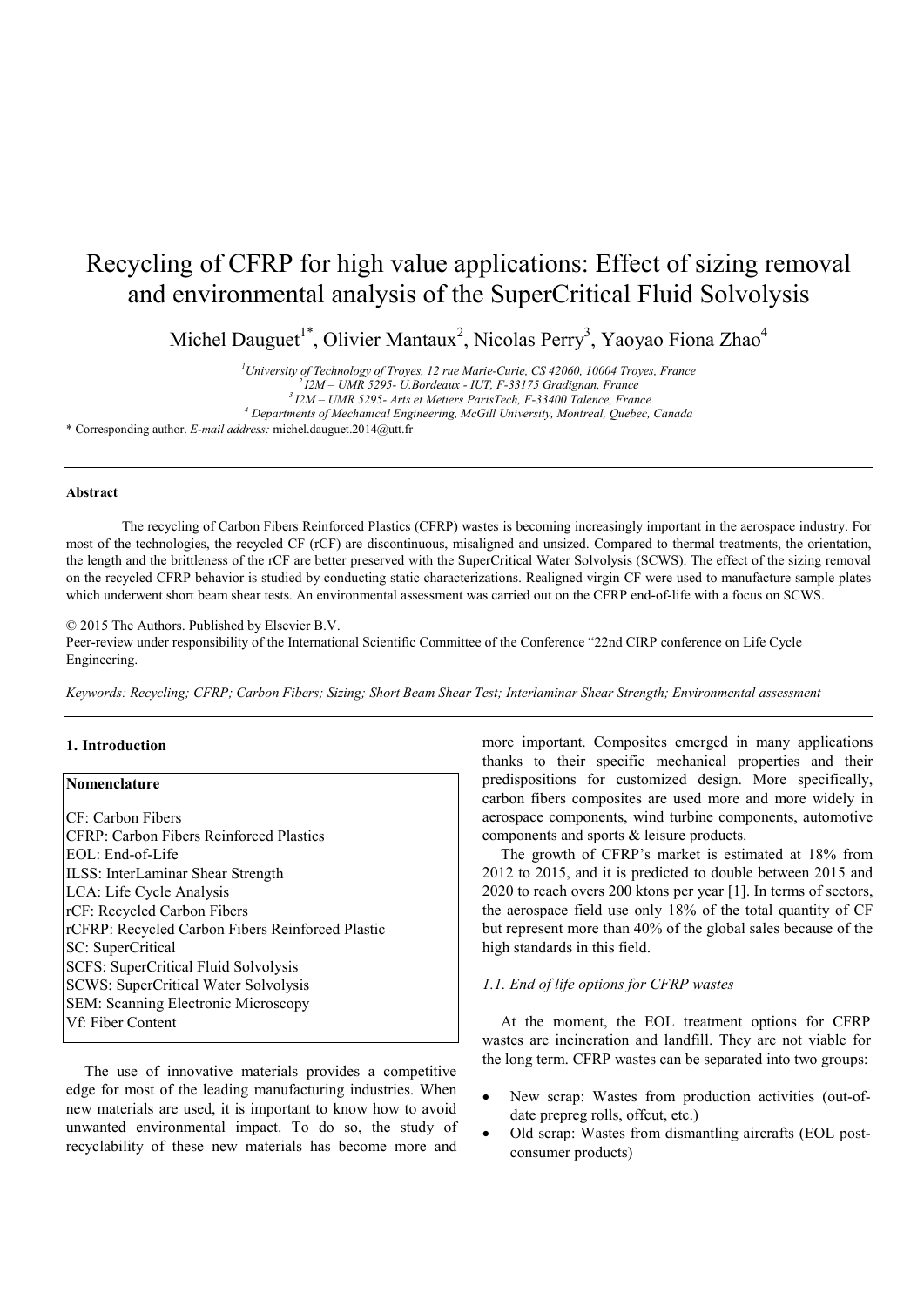According to the project Recycarb [2], the quantity of CF from new scrap in Europe is about 1100 tons/year with a majority of which are prepreg CF (see Table 1). If we consider that the lifespan of an aircraft is about 30 years, the quantity of old scrap CF worldwide from the aerospace sector will be relevant by 2020, with about 3500 tons/year. It will increase to 7000 tons/year after 2030.

Table 1. Proportions of each type of CFRP new scrap at a European level [2]

| Woven<br>prepreg | Non-woven<br>prepreg | Dry CF | Selvedge<br>waste | Composites |
|------------------|----------------------|--------|-------------------|------------|
| 62.4%            | 10.9%                | 14.5%  | 8,1%              | 4.1%       |

The environmental legislation, especially in Europe, is becoming more severe on all manufacturing sectors. For example, for all EOL vehicles in 2015, the re-use and recycling rate shall be increased to a minimum of 85% by weight per vehicles and per year [3]. The current and future wastes management requires all materials to be recyclable to be finally reused. This includes new materials such as CFRP.

## *1.2. Recycling of CFRP*

In CFRP, the CFs are used mainly with thermoset resins thus CFRP cannot be remolded. Recycling composites is challenging because it is composed of different materials. The CFs are high quality materials and require a lot of energy to be manufactured. The average energy needed to fabricate 1 kg of CFRP is about 28MJ; thus it consumes 8 times more energy than ferrous metals do [4]. For this reason, it is worthwhile to study and improve the recycle methods of CFs.

For an efficient recycling, different operations are needed:

- The preparation of the wastes: collect, transportation, identification and the separation of undesirable components (e.g. metal inserts)
- The separation of the matrix and the CF ("recycling")
- The remanufacturing of new composite part with the recycled carbon fibers

Three categories of recycling techniques have been identified by researchers: mechanical, thermal and chemical processes [3, 5].

The shredding or grinding, has limited possibilities, and is destined for low value applications [3]. With this process, CFRP wastes are reduced to two fractions: resin powder and a fibrous fraction. It does not fit to the thermosetting composite which represent the majority of the CFRP.

The thermal treatments consist of numerous different methods including pyrolysis [6], fluid bed treatment [7], and microwave pyrolysis [8-9]. The pyrolysis is the only process used on a commercial basis but the rCF are chopped or milled. The fluid bed process produces short rCF in a fluffy form but can treat contaminated wastes with metals. The microwave pyrolysis is still in the prototyping phase but preserved the sizing and had a short dwell time.

The chemical recycling shows the best results for reusing the rCF into high value applications. It can produce semi-long or long rCF by using supercritical fluids [10] or catalyst such as benzyl alcohol [11] which dissolves the resin rapidly during recycling process. On the other hand, it has a low contamination tolerance (e.g. no metals or painting pieces).

The project RECCO, launched in 2009 with EADS, SAFRAN and Airbus as aircraft and aerospace industry partners bet on the supercritical water solvolysis [12]. Carbon fibers recycled through SCWS process can be remanufactured and re-used as secondary primary material [13].

#### *1.3. Remanufacturing of composite with rCF*

There are different remanufacturing techniques to reuse rCF [3]: direct molding (injection molding or SMC/BMC), RTM or infusion which are restricted to woven fabric, and compression molding with a preforming phase. The operation of preforming or realignment can be made with a carding machine.

The institute of mechanics of Bordeaux (I2M) participated to RECCO and developed a realignment machine which unwoven woven fabric post SCWS process, realign and pack rCF to produce strands of rCF. It was proven that the strength loss of the rCF is low [10] after SCFS. The three technological key points to reuse the rCF are: the sizing, the length and the orientation (or the form) [14]. The rCF have a specific length, are unsized and misaligned. The mechanical properties of the rCFRP can be improved through the evaluation of the effect of these factors.

The sizing protects the fiber from damage during handling, storage, transportation, manufacturing into composites and to enhance the fiber-matrix adhesion to maximize mechanical performance. The aims of this paper are to evaluate the environmental impact of SCFS recycling in the CFRP EOL and the importance of the sizing in the remanufactured rCFRP product. More specifically, this work focuses on the SCWS recycling and the effect of the removal of the sizing on the mechanical properties such as the inter-laminar shear strength.

### **2. Experimental procedure**

#### *2.1. Materials*

A woven fabric of CF (Toray T700) was unwoven then realigned and finally packed by polyamide projection. The packs are 50 mm of width and 200 mm of length (Fig 1C) and was provided by I2M. The area density is about 600  $g/m^2$ .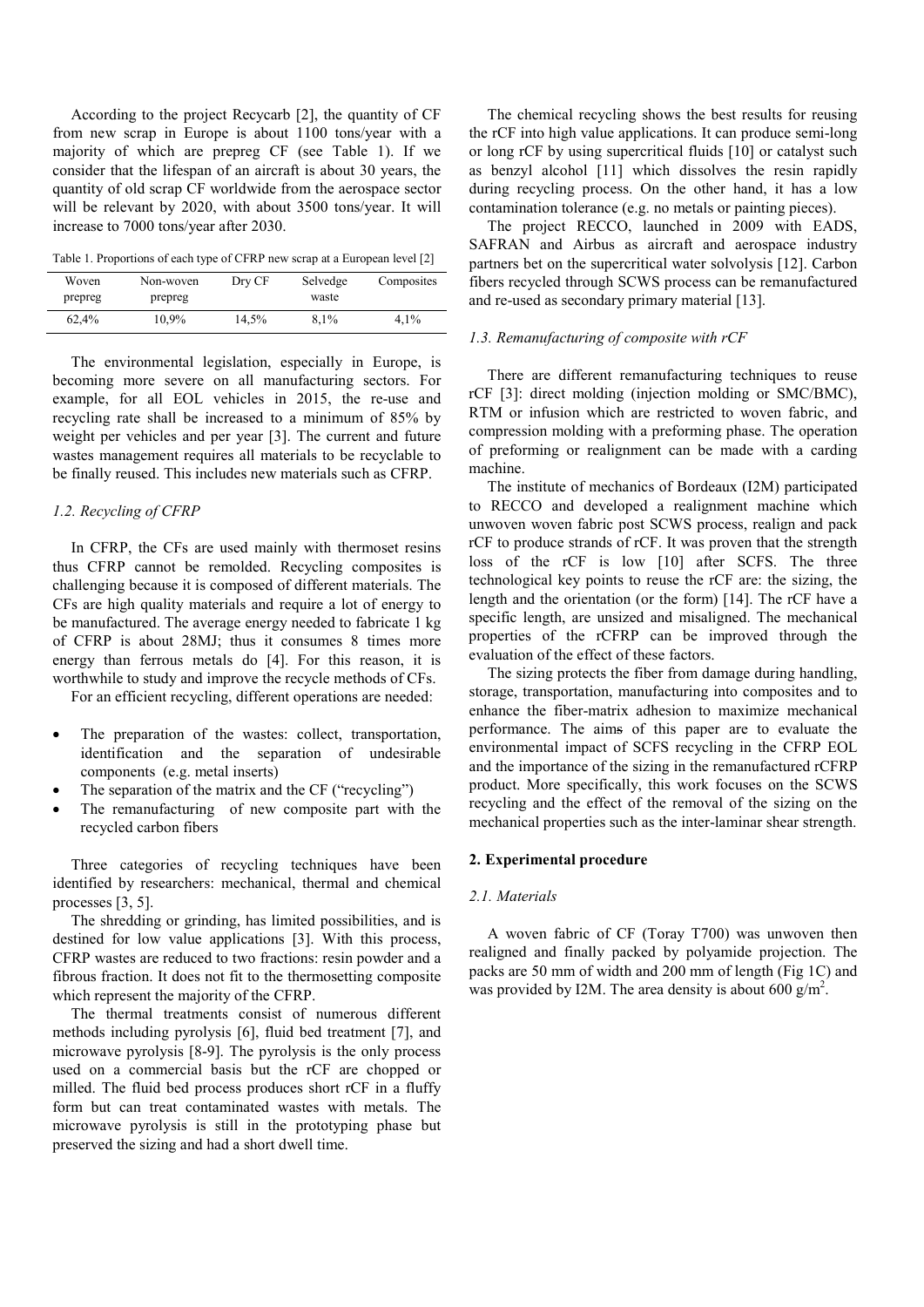

Fig. 1. (A) Composite parts made with CF sized; (B) CF unsized in a filamentous state; (C) Semi-product from I2M.

The removal of the sizing was done by soaking CF packs into a bath of tetrahydrofuran for the total duration of one day. The unsized fibers (Fig 1B) were in a filamentous state and not handy.

### *2.2. Manufacturing procedure*

A mold in steel was pre-coated with Frekote B-15 as sealer and Zyvax EnviroShield as release coating. The Sikadur 300 two part epoxy resin was degassed at 0,1 MPa before use.

The packs of CF were disposed on the mold by hand and impregnated by the resin with a syringe and spread on CF with a brush. The dimensions of the plates were 2x100x200 mm. Two plates (Fig 1A) with 4 plies and sized as well as unsized CF were made by compression molding at 2.5 MPa with a manual press and heating at 50 °C for 12 hours.

The aimed fiber content is 60%, however the average of Vf varied a lot. A dissolution method helps to measure the true Vf. Different samples were tested for the possible variation in the realigned fibers tape density. The average Vf is 68% for plate with sized fibers and 64.75% for the other plate. The high deviation of both of the CFRP panels can be attributed to the hand manipulations of the CF, especially for the unsized CF which were more difficult to impregnate.

Table 2. Fiber content with different samples from the two plates

|                        | Minimum | Maximum | Average | Deviation |
|------------------------|---------|---------|---------|-----------|
| Samples with sizing    | 63%     | 73%     | 68%     | 5.77%     |
| Samples without sizing | 55%     | 72%     | 64.75%  | 8.18%     |

## *2.3. Short beam shear test*

The inter-laminar shear strength was determined under a 3-point bending test. The tests were performed and analyzed according to the conditions specified in the ASTM D 2344 standard [15]. All of the samples were subjected to a test at 1 mm/min by a MTS Insight 5 machine with a 5 kN load cell. A spread-sheet of load / extension data was obtained for each test.

7 samples at the size of 24x11x2,4 mm were cut with a diamond saw from the plate with unsized fibers and 11 samples at the size of  $21x10,8x2,2$  mm from the other plate.

The inter-laminar shear stress and deflection curves of these samples are shown in Fig. 2. The shear strength data is summarized in Table 3. Due to the short thickness, the length and the width were defined according to the ISO 14130:1997 standard [16]. The results of the inter-laminar shear strength tests are discussed in Section 3.1.

### *2.4. Analysis by SEM*

A Hitachi SU3500 Variable Pressure scanning electron microscope with Oxford SDD EDS and EBSD was used to observe the samples after the short beam shear tests and to verify the surface state of the sized and unsized fibers.

#### **3. Result of the tests**

#### *3.1. Interlaminar shear strength (ILSS)*

The ILSS in MPa was calculated with the equation (1).

$$
\tau_M = \left(\frac{3}{4}\right) \times \left(\frac{F_M}{bh}\right) \tag{1}
$$

- $\tau_M$  the interlaminar shear strength in MPa,
- $F_M$  the maximum load in N before it plastifies,
- h the thickness in mm of the samples,
- b the width in mm of the samples

Table 3. Interlaminar shear strength of the different samples

| ILSS in MPa            | Minimum | Maximum | Average | Deviation |
|------------------------|---------|---------|---------|-----------|
| Samples with sizing    | 24.5    | 41.9    | 30.8    | 6.4       |
| Samples without sizing | 12.1    | 38.7    | 25.8    | 10.3      |

The ILSS of the sized CFRP is 5 MPa and is higher than the unsized CFRP. The lost can be explained by the absence of sizing or by the difference in the Vf. The standard deviation is high for both of the specimens, and even more for the unsized CFRP. It can be linked to the deviation of Vf or to the presence of void content.

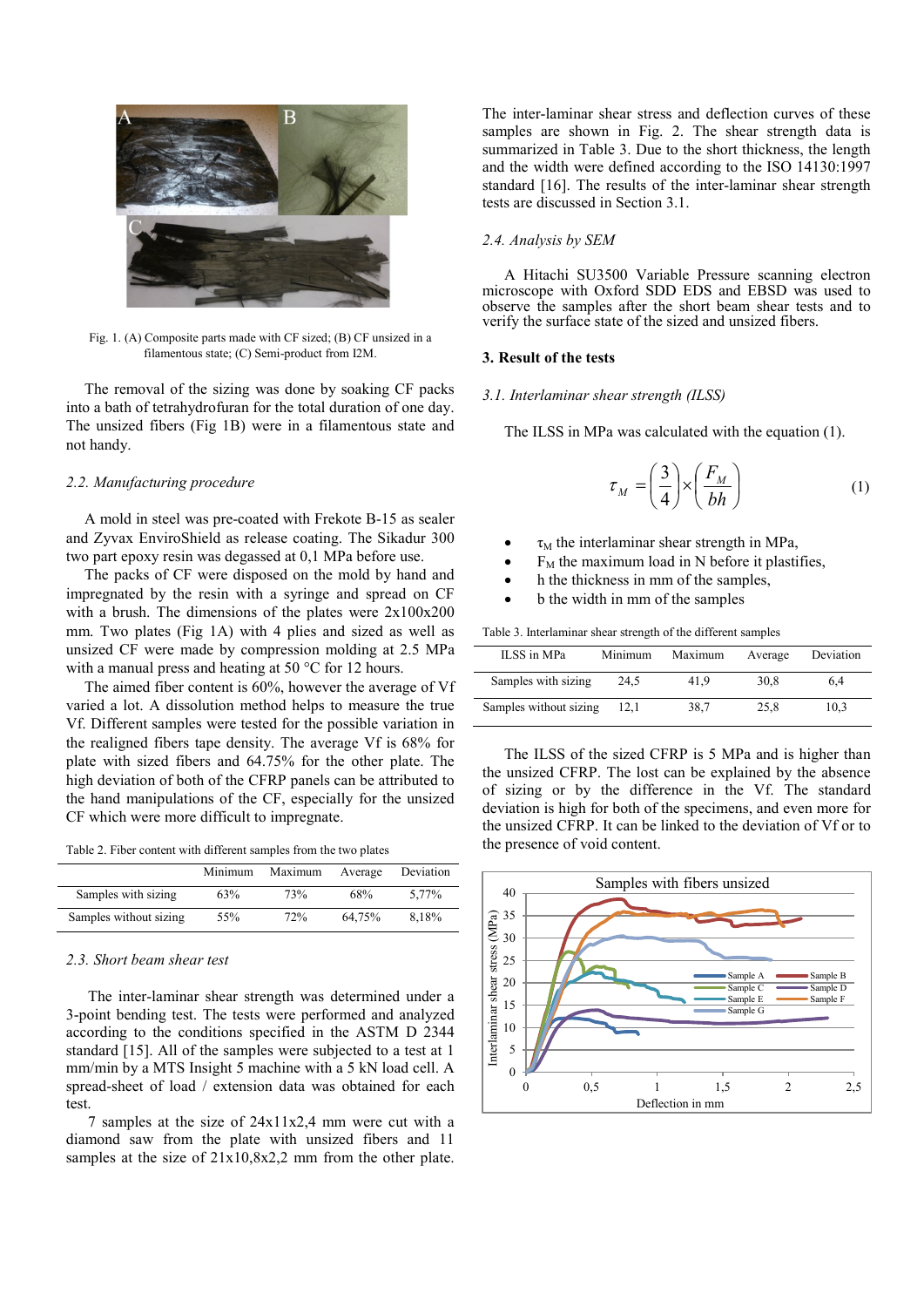

Fig. 2. Interlaminar shear stress / deflection curves from the tests

#### *3.2. Delamination of the plates*

During the mechanical tests, the delamination occurred for most of the samples from both plates (Fig 3). The failure is due to the shear stress applied which leads to the separation of the layers of reinforcement.



Fig. 3. SEM images from samples with (A) sized CF; (B) and unsized CF

#### *3.3. Removal of the sizing*

The observation of the fibers by SEM (Fig 4) showed that the sizing was removed. The diameter of unsized CF is about 6,5 µm against 7 µm for the diameter of sized CF. The coating can be seen on the Figure 4F at the left side of the fiber.



Fig. 4. SEM images of (A-C) unsized CF; (D-F) and sized CF

#### **4. Recycling by SuperCritical Fluid Solvolysis (SCFS)**

Before the SCFS, the chemical recycling was limited to low temperature solvolysis with aggressive chemicals such as nitric acid. The solvents were toxic for environment and hazardous for human. Thus, the process needed a better reaction medium to reduce its impact on environment [10]. It motivated researchers to use supercritical fluids [17-23].

The SCFS is not the most environmental friendly recycling process [24] compared to the mechanical recycling or the pyrolysis. However, the process can produce high quality rCF in only 15 to 120 min and it can lead to a possible reuse of the matrix (e.g. manufacturing of epoxy [17, 21]).

Table 4. Data considered for the SCWS [17]

| Electricity | Natural gas       | Deionized water  | Tap water for cooling |
|-------------|-------------------|------------------|-----------------------|
| 1042 kWh    | $559 \text{ m}^3$ | $700 \text{ kg}$ | 28 828 kg             |

The water is widely used as supercritical fluid [17-20] since it is harmless and inexpensive. Knight made a process simulation and scale up of SCWS (chapter 6 [17]) where he gave details about the energy and water required to treat 150 kg of CFRP which then produced 75 kg of rCF (Table 4). The dwell time considered is 2 hours which correspond to the worst case to decompose a multilayer aerospace system with highly cross-linked matrix.

#### **5. Environmental assessment of the recycling by SCFS**

The environmental assessment was made under OpenLCA with the database EcoInvent 3.0 and the impact method of CML 2001 (baseline). The functional unit is to treat 150 kg of CFRP in order to produce 75 kg of rCF and to remanufacture 150 kg of rCFRP. All of the input data were global data except the electricity and the natural gas which were US data. The recycling has a beneficial effect as illustrated in [25].

#### *5.1. The process inside the EOL of CFRP*

During the EOL of CFRP wastes, several other operations are necessary to produce rCFRP such as the cleaning of rCF, the realignment and the remanufacturing.

Okajima, Jiang and Knight indicated that the last residues on rCF are removed by acetone [17, 21-22]. The amount of acetone is evaluated at 1,5 L per kg of CFRP wastes.

The realignment machine uses heating lamps and drums with the power of 2 kW and 1 kW, respectively. The nylon represents 2% of the pack of rCF. The flow rate of the I2M machine is about 5 kg/h.

For the remanufacturing (see Section 2.2), the electricity is estimated at 1000 kWh for heating during the molding and the amount of resin is the same as rCF.

|  |  |  | Table 5. Data considered for the cleaning, realignment and remanufacturing |
|--|--|--|----------------------------------------------------------------------------|
|  |  |  |                                                                            |

|             | Realignment | Cleaning | Remanufacturing |
|-------------|-------------|----------|-----------------|
| Electricity | 45 kWh      |          | $1000$ kWh      |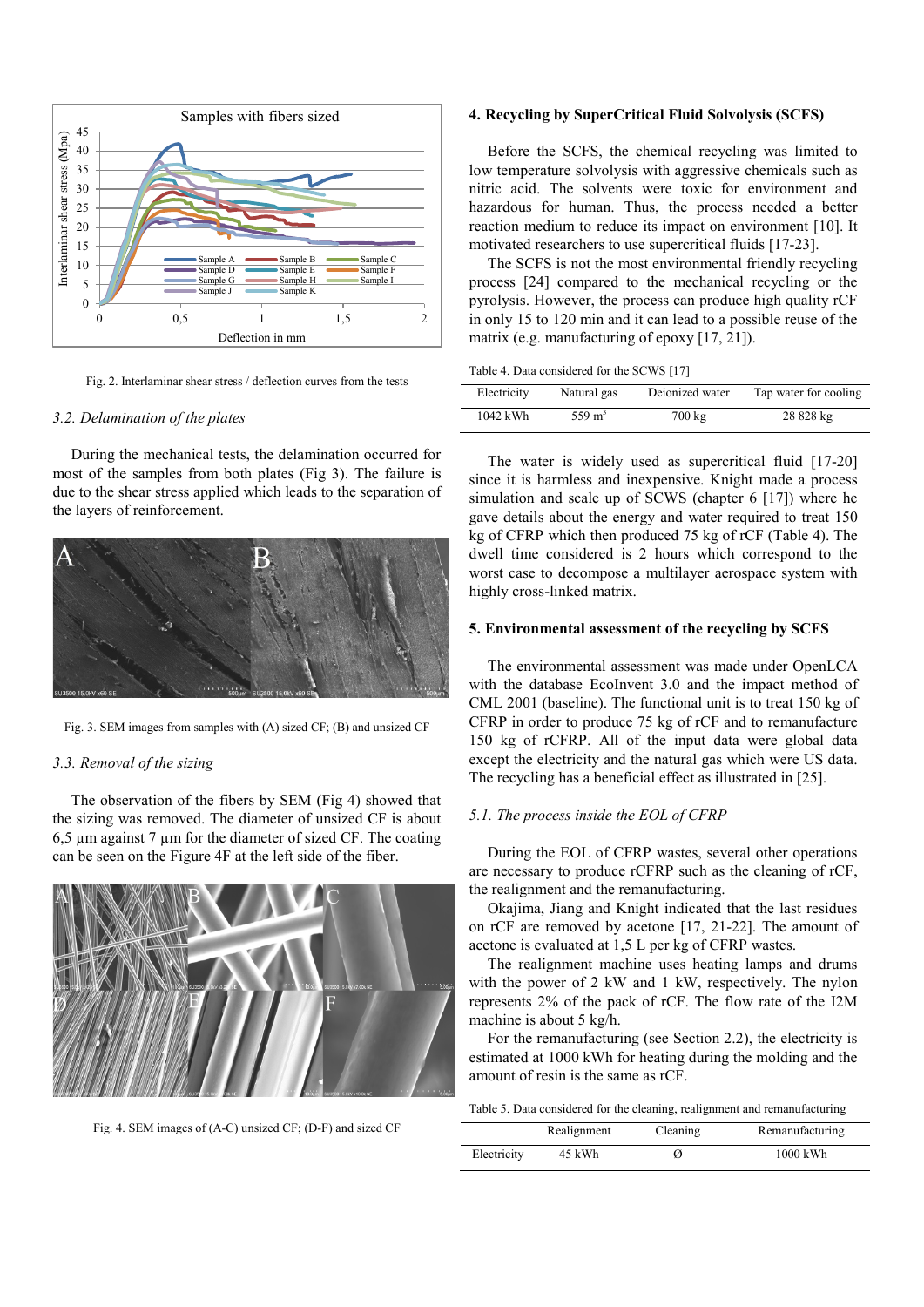



Fig. 5. Environmental assessment of the CFRP recycling by the SCWS in blue, by the cleaning with acetone in green, by the realignment in purple and by the remanufacturing in red

The realignment and the cleaning represent less than 5% in each impact (Fig 5). The remanufacturing corresponds to the quarter of most of the impacts. The SCWS is the most impacting of all of the operations.

## *5.2. Global impact of the process*



Fig. 6. Environmental impacts of SCWS alone with the electricity in blue, the natural gas in red, the tap water in green and the deionized water in purple

The deionized water is not visible on the Figure 6 because it is insignificant (0,2%) compared to the other components. The electricity and the natural gas represent each more than a third of the impacts. On the other hand, the tap water is never the major element except for the impact on ozone layer depletion. The natural gas is particularly more impacting for the depletion of fossil/fuel resources.

#### *5.3. Impacts of the chemicals*

The potassium hydroxide is often employed as a catalyst in SCFS [11, 17, 21-22]. The concentration goes from 0,05 M to 0,5 M [17-18] thus for 700 L of water, the amount of catalyst is 1,96-19,6 kg. Although it increases the environmental indicators of only 1-8%, it emphasizes the depolymerization. The time benefit decreases the energy consumption and makes the process more environmental friendly.

The alcohols are also tested as supercritical fluids to dissolve thermosetting resin and recover CF. Okajima made a manuscript on CFRP recycling using methanol [20], Jiang et al. chose the propanol [22] and Pinero et al. tried many alcohols to compare their potential [23].



Fig. 7. Environmental impacts of SCFS with the different alcohols as SC fluid in red, and the energy (gas, electricity, tap water) in blue

Figure 7 represents a comparison between SCFS using different solvents. The amount of solvent depends on their SC density and the volume of the tank:  $1,91 \text{ m}^3$  [17]. The assessment was made with the same data as SCWS (Table 4), the alcohols replacing the water.

However, the critical conditions are totally different for all these alcohols (Table 6). The temperature is 30-40% lower than for water and the pressure 60-80% lower.

Table 6. Supercritical conditions and density for some solvents [17, 26]

| Solvent            | SC Density in<br>kg/m <sup>3</sup> | SC Pressure in<br>MPa | SC Temperature in<br>°C |
|--------------------|------------------------------------|-----------------------|-------------------------|
| Acetone            | 235                                | 4,7                   | 235                     |
| Benzyl<br>Alchohol | 447                                | 4,5                   | 323                     |
| Methanol           | 282                                | 8,22                  | 240                     |
| Propanol           | 274                                | 5,17                  | 264                     |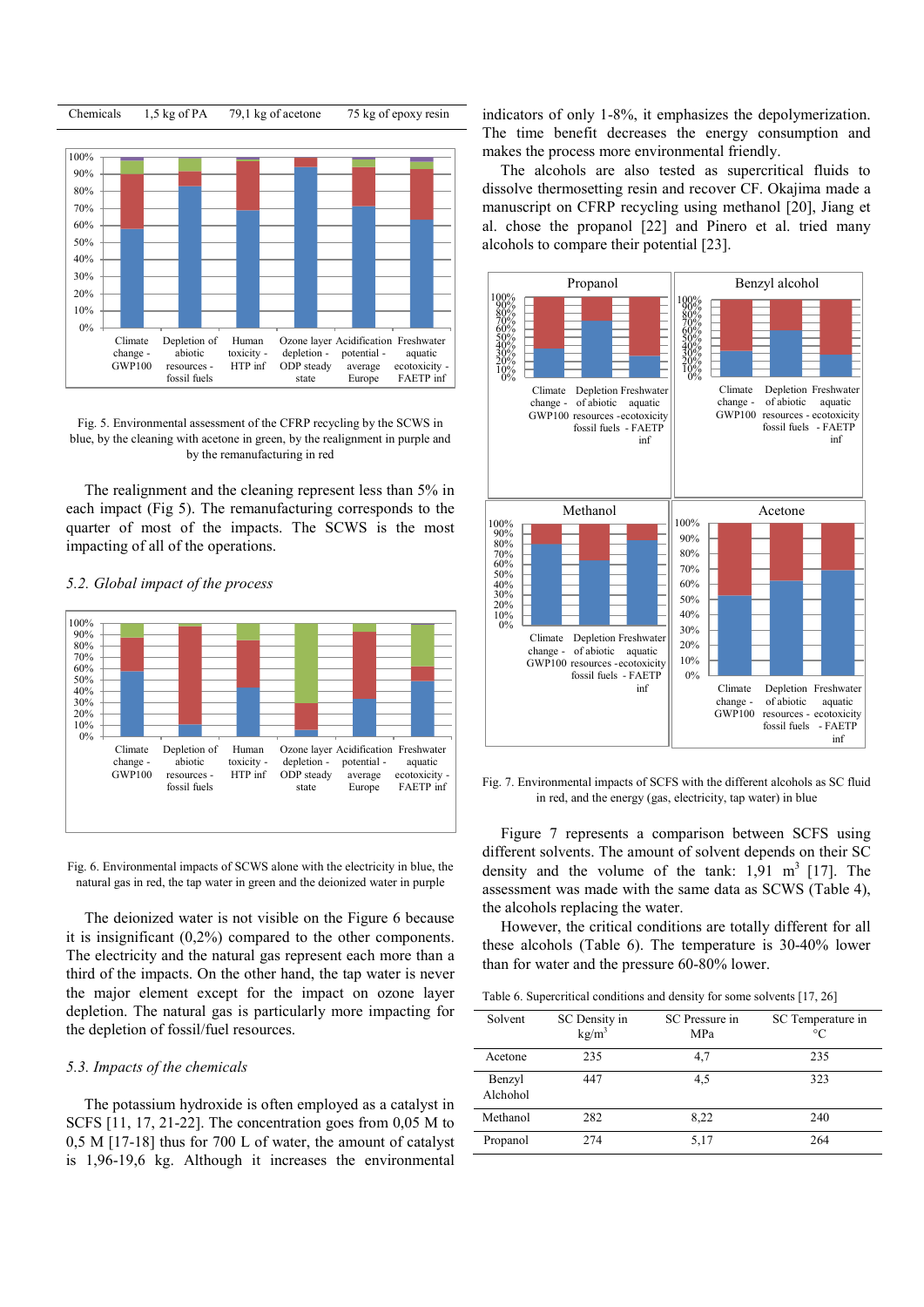| ---<br>Water<br>$\cdots$ | 368 | $\sim$ | 380 |
|--------------------------|-----|--------|-----|
|                          |     |        |     |

The impacts of the chemicals have a greater significance than in the SCWS process where the deionized water was irrelevant. The process using SC methanol or SC acetone needs to use 20-30% less energy than the SCWS to be more environmental friendly. For the SCFS using benzyl alcohol and propanol, the reduction in energy consumption necessary is higher: 50%. The energy, the pump, the steam boiler and the other components of the SCFS system will be different if the process uses an alcohol as a SC fluid. The reduction is feasible for the SCFS with methanol and acetone but more uncertain for the other solvents.

## **6. Conclusion**

The effect of the sizing removal during the recycling of CFRP on ILSS was quantified. The interlaminar shear strength was 5 MPa lower than that of unsized CFRP. The CF unsized is much more difficult to manipulate in remanufacturing. For the further works on the sizing effect on mechanical behavior, the removal of the sizing shall be done before the realignment operation. The woven fabric unsized transformed into packs of CF will be easier to handle.

The analysis of recycling by SCWS gives a first-hand insight of the environmental impacts of this process and the importance of the chemicals in the case of SCFS with alcohols. A detailed analysis was made with a good estimation of the energy used. The methanol and the acetone seem better SC fluids than benzyl alcohol and propanol. The realignment operation with the I2M machine is not considered to have significant environmental impact. The recycling has the most significant impact on the EOL of CFRP wastes compared to the other operations.

Recycling technologies of CFRP are in the industrialization phase however the reuse of the rCF needs to meet specifications to enhance the rCF market. To design new applications for realigned rCF, improvement should be done on the orientation and the sizing of CF. The form is important to produce homogenous CFRP with high mechanical properties. The rCFRP can fit to applications in automotive or aerospace, even in structural applications [3].

The difficulty in CFRP recycling is the disparity of the wastes. There are many factors contributing to the complexity of recycling CFRP. The priority is to identify the recycling routes for each CFRP wastes. Some scenarios start to emerge such as using SCWS to recycle the fabric wastes and the contaminated EOL pieces by fluid bed treatment.

Finally, before thinking of recycling, the direct reuse should be considered. In McGill, the manufacturing of chopped strands from out-of-life woven fabric is experimented. The retention of the properties is excellent as Meredith proved it [27].

#### **Acknowledgements**

This research work is supported by National Sciences and Engineering Research Council of Canada Discovery Grant RGPIN 436055-2013. The authors would like to acknowledge all of the members of the Institute of Mechanics of Bordeaux (I2M), the composite laboratory and the additive manufacturing laboratory of the Department of Mechanical Engineering of McGill for their help and their technical support. Special thanks to Mathieu Pedros (I2M) for the measure of the fiber content.

#### **References**

- [1] Jahn, Bernhard. The global CRP market. In: Carbon Composites e. V.; 2013.
- [2] Gallet, Christophe. Projet RECYCARB: Recyclage des déchets contenant des fibres de carbones issus de l'industrie des composites. In: Compositec; 2006.
- [3] Pimenta, Soraia. Recycling Carbon Fibre Reinforced Polymers for Structural Applications: Technology Review and Market Outlook. In: Toughness and strength of recycled composites and their virgin precursors. Thesis submitted to the Imperial College of London; 2013.
- [4] Rydh CJ, Sun M. Life cycle inventory data for materials grouped according to environmental and material properties. In: Journal of Cleaner Produc tion; 2005.
- [5] Krawczak, Patricia. Recyclage des composites. In: Techniques de l'ingénieur, ref AM 5 895; 2011.
- [6] McConnell, Vicki P. Launching the carbon fibre recycling industry. Publication in the Reinforced Plastics magazine; 2010.
- [7] Tuner, T.A., N.A. Warrior, and S.J.Pickering. High performance composite materials from recycled carbon fibre. In: National Composite Network – Annual Forum; 2007.
- [8] Nguyen, Phuong Ngoc Diem, et al. Relationship of Mechanical Properties and Temperature of Carbon Fiber-Reinforced Plastics under Microwave Irradiation. In: Clean Technologies and Environmental Policy 14, no 5; 2012.
- Wood, Karen. Carbon Fiber reclamation: Going commercial. In: High Performance Composites, vol 3, p1-2; 2010.
- [10] Morin, Christelle, Anne Loppinet-Serani, François Cansell et Cyril Amonier. Near- and Supercritical Solvolysis of Carbon Fibre Reinforced Polymers (CFRPs) for Recycling Carbon Fibers as a Valuable Resource: State of the Art. In: The Journal of Supercritical Fluids 66; 2012.
- [11] Nakagawa, Mitsutoshi, Shibata, Katsuki. CFRP Recycling Technology Using Depolymerization under Ordinary Pressure. In: Hitachi Chemical Technical Report n°56; 2014.
- [12] Khames, D. La solvolyse pour recycler la fibre de carbone. In: Industrie et technologie, Matériaux & Chimie; 2013.
- [13] Perry N, Mantaux O., Leray D., Lorriot T. (2011) Composite recycling: design for environment approach requirements, Research in Interactive Design Vol 3 - Recent Advances in Integrated Design and Manufacturing in Mechanical Engineering, Chap. GEDI P69, ISBN 978-2-8178-0168-1
- [14] Gillet, Arnaud, and Mantaux, Olivier. Interaction microstructure / propriétés dans un matériau composite à fibre de carbone recycles. In: 21ème Congrès Français de Mécanique; 2013.
- [15] American Society for Testing and Materials. Standard Test Method for Short-Beam Strength of Polymer Matrix Composite Materials and their laminates. ASTM D 2344.
- [16] International Organization of Standardization. Fiber-reinforced plastic composites – Determination of apparent interlaminar shear strength by short –beam method. ISO 14130 :1997.
- [17] Knight, Chase Constantine. Recycling High-Performance Carbon Fiber Reinforced Polymer Composites Using Sub-Critical and Supercritical Water. In: Electronic Theses, Treatises and Dissertations; 2013